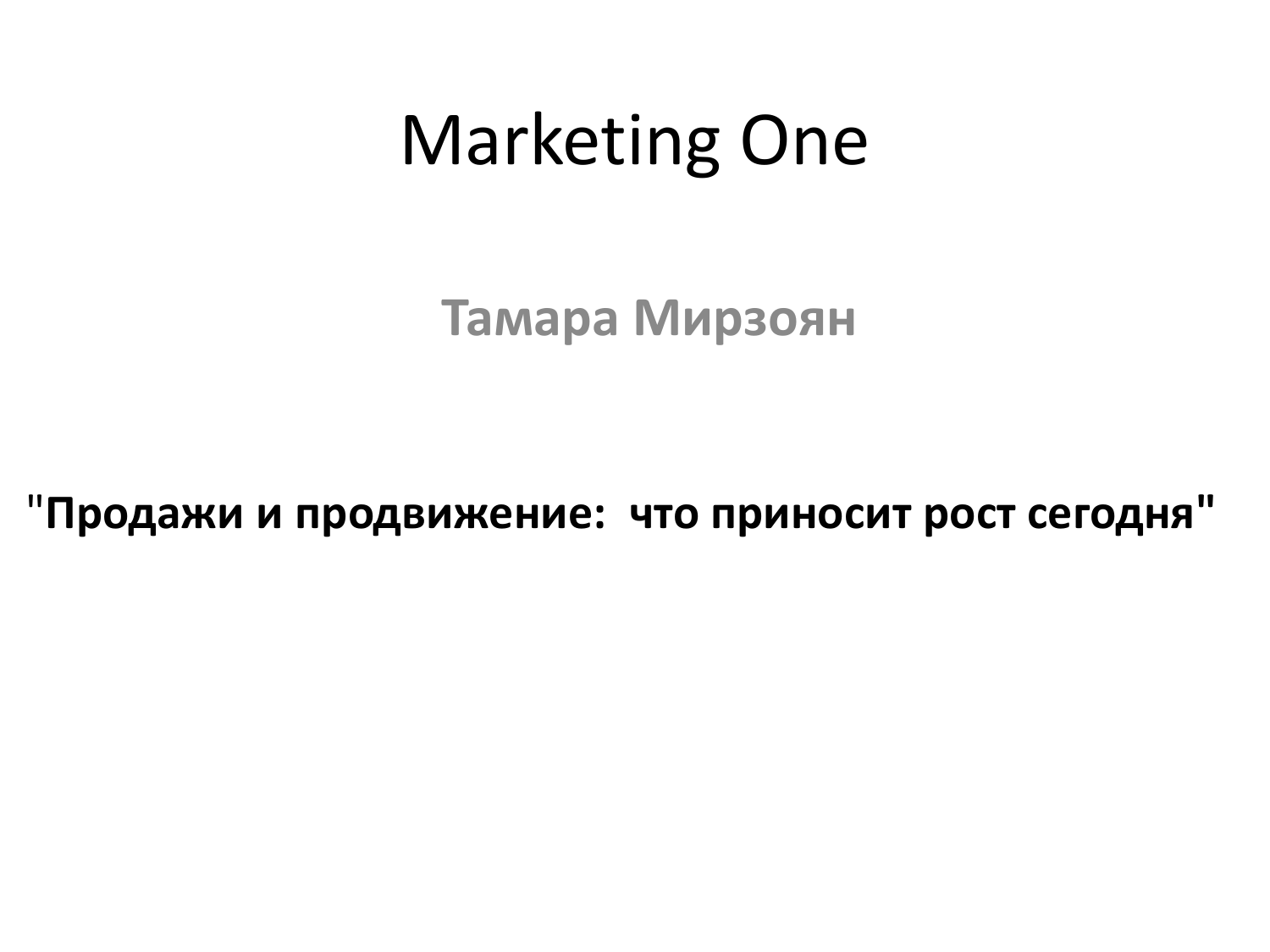### **The economic crisis has a major impact on the business**

| <b>Market trends</b>                                                                   | <b>Business implications</b>                                                                                                                                                                                |
|----------------------------------------------------------------------------------------|-------------------------------------------------------------------------------------------------------------------------------------------------------------------------------------------------------------|
| Ruble devaluation by 60 % (Euro) / 69 % (US<br>Dollar) (Sept.2016 vs Sept.2014)        | 2017 Inflation rate is expected in the range of 8,6-10,6%<br>$\bullet$<br>Downtiering to inexpensive local products and branded generics<br>$\bullet$<br>Declining share of expensive products<br>$\bullet$ |
| Increasing of financing costs (factoring /<br>interest rates)                          | Pressure on P&L<br>$\bullet$<br>Worsening of payment capacity at distributors and retail<br>$\bullet$<br>Factoring limits introduced<br>$\bullet$                                                           |
| No serious anti-crisis plan of action to date<br>Increasing unemployment 3-4% per year | No long-term plans of partnership<br>$\bullet$<br>High unpredictability<br>$\bullet$<br>Low confidence in the future<br>$\bullet$                                                                           |
| Decrease of purchasing power and activity                                              | Highest ever in last 5Y unemployment rate (up to 6%)<br>$\bullet$                                                                                                                                           |
| Worsening of Russia investment index to<br>speculative grade (Moody's rating agency)   | Limitation in investment projects<br>$\bullet$<br>Increasing of finance cost<br>$\bullet$                                                                                                                   |

### Economical instability in Russia is driven by low oil price, weakening ruble, sanctions

*Source: \*Finmarket Sept.2014y 1 rub.- 38,72 USD & 49,33 euro; Sept. 2016y 1 rub. – 65,67 USD & 73,13 euro \*DSM, IMS, Comcon*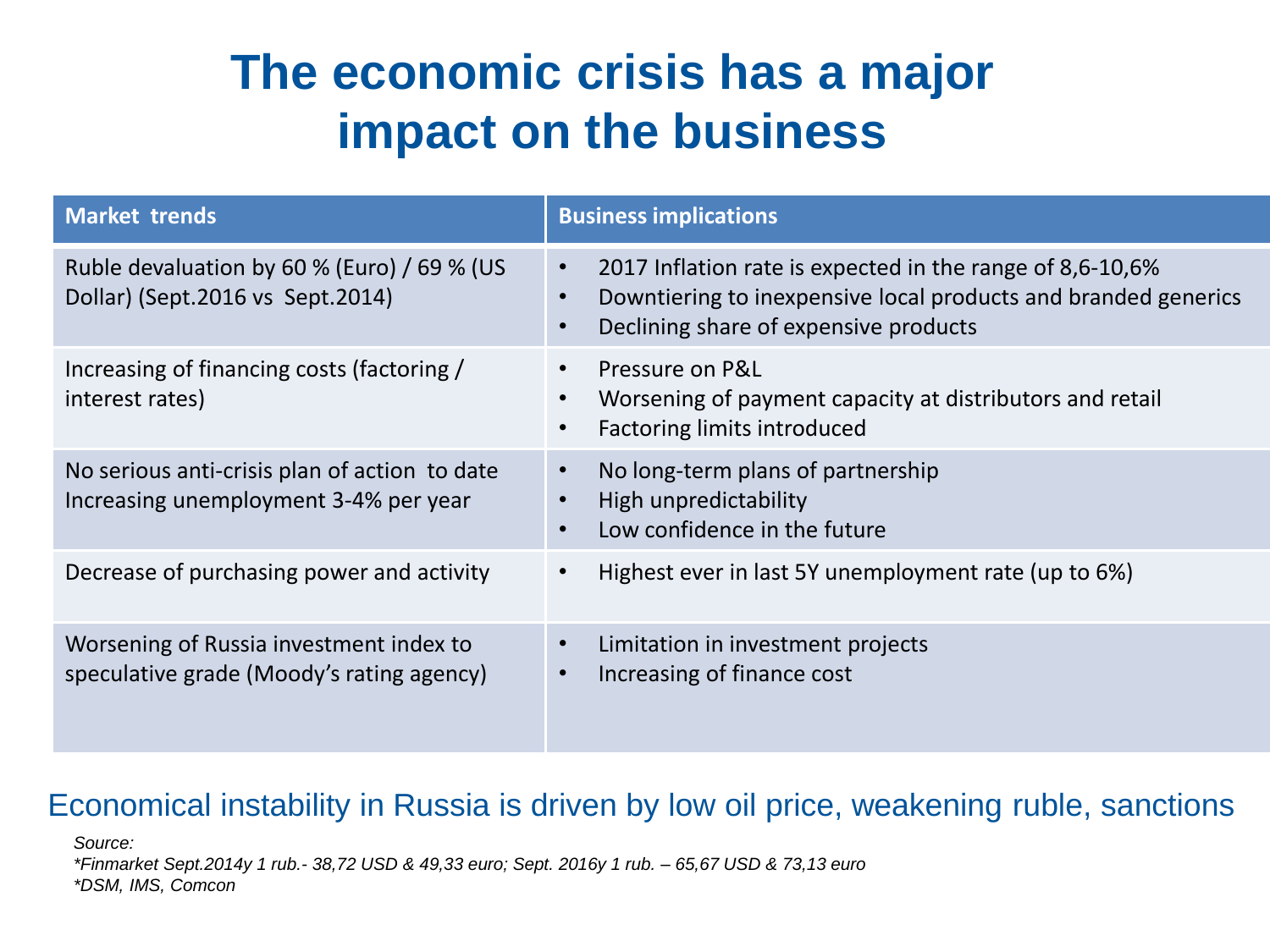### Russia entered a period of economic turmoil with high inflation rate due to ruble devaluation

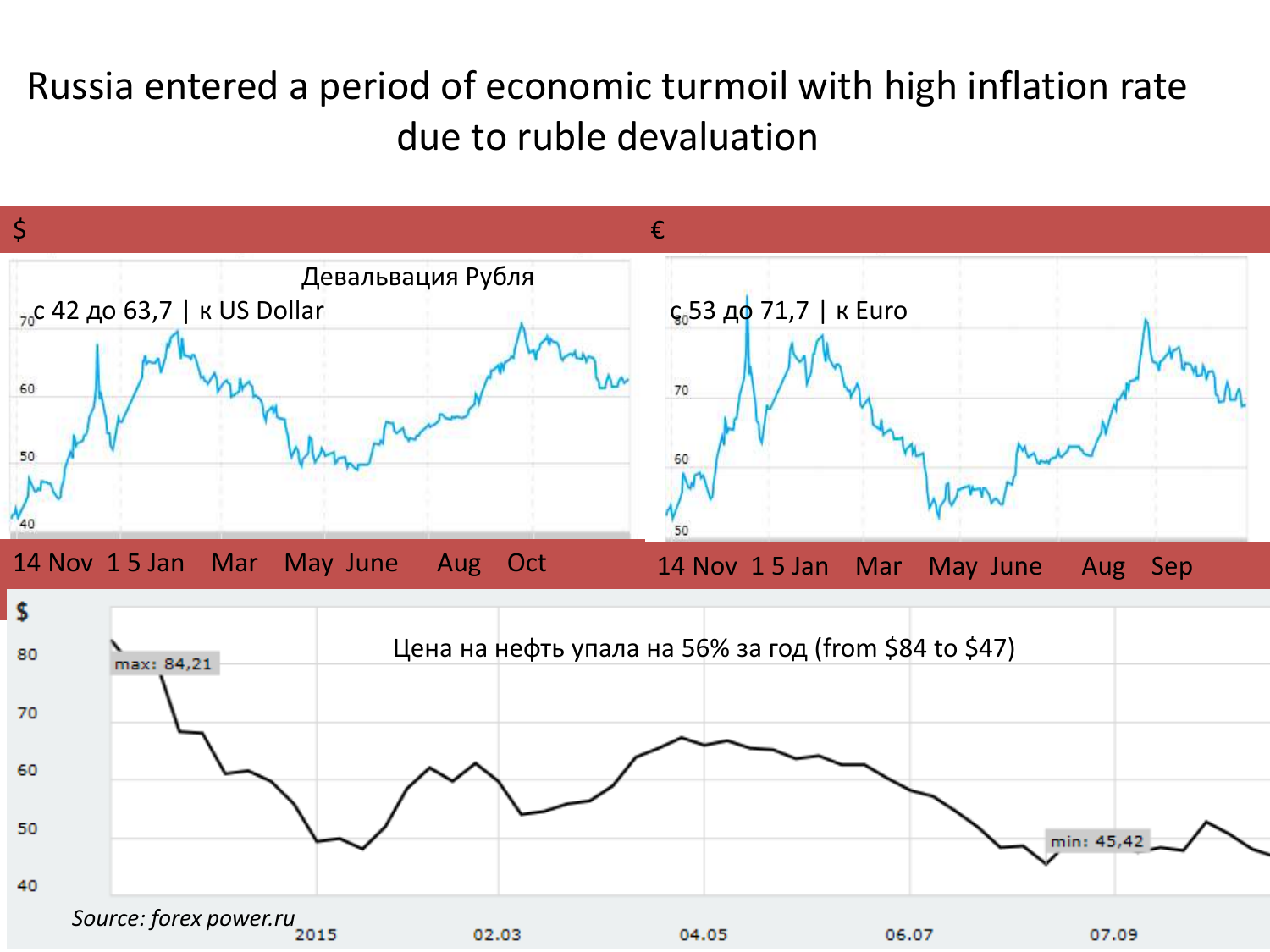### Pharma market volume in TU is significantly down, especially commercial sector



#### Динамика рынка в натуральном выражении за 2010 - 2016 годы (в упаковках):

- Рынок лекарств в натуральном выражении сократился на 4,4%.
- Коммерческий сегмент в упаковках уменьшился на 5,6%.
- Госпитальный сегмент вырос на 0,3% в физическом выражении.
- Объем ДЛО сократился на 8,7% в физическом выражении.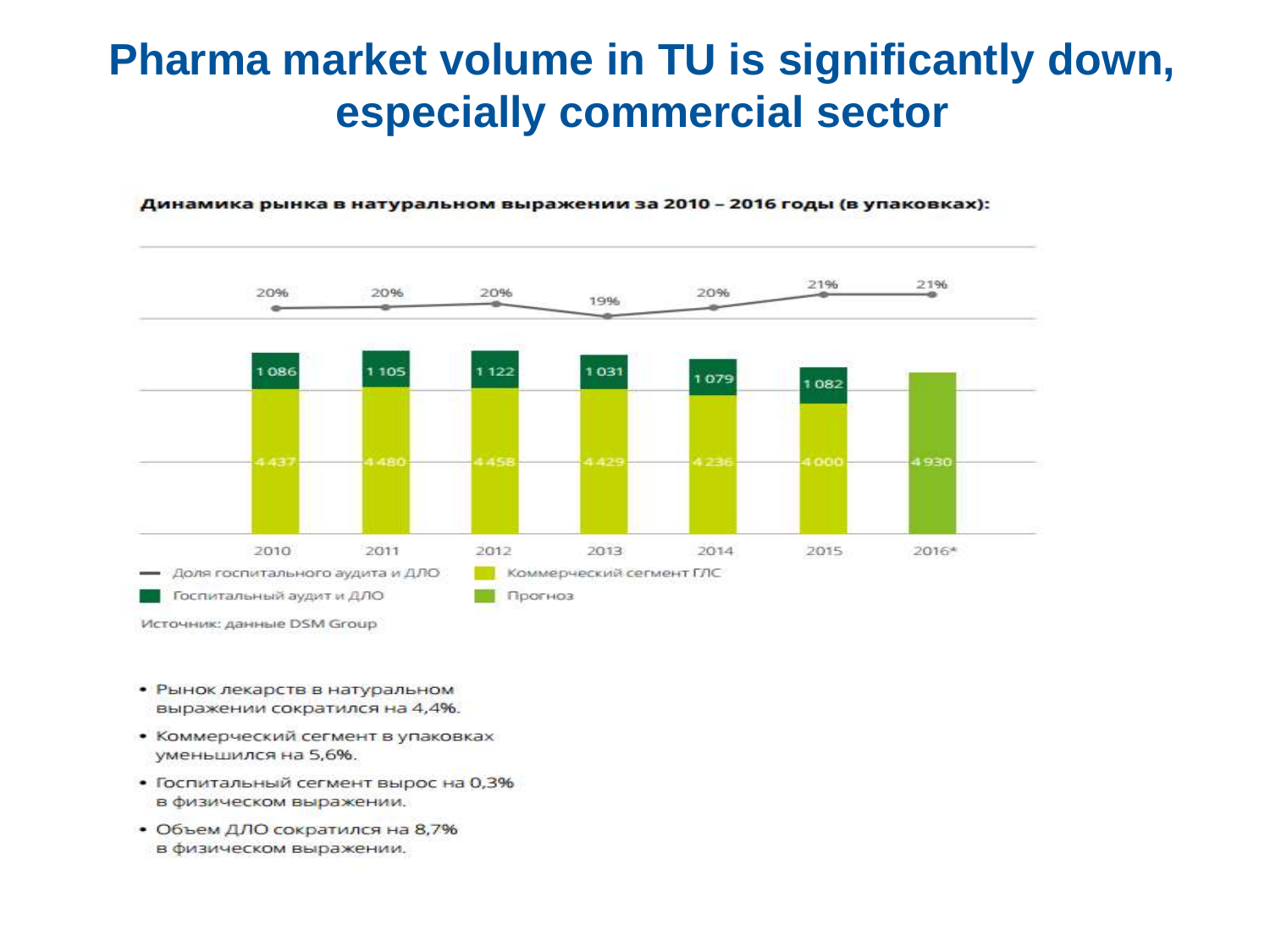### Retail Pharma market decline highest ever in last 5Y, RUR

Динамика рынка в денежном выражении за 2010 - 2015 годы (в млрд руб.)



- Рублевый прирост коммерческого сегмента составил 9,4% (самый низкий за последние пять лет).
- Доля импорта в коммерческом сегменте практически не изменилась - в денежном выражении она составляет 74% (в 2014 году - 76%).
- Государственный сегмент (госпитальный аудит и ДЛО) вырос на 6,4%.
- Объем ДЛО вырос на 11,4% в рублях.
- По данным розничного аудита DSM Group, объем коммерческого рынка лекарственных препаратов в марте 2016 года составил 47,6 млрд руб. (с учетом НДС). По сравнению с февралем объем рынка увеличился на 2,8%.
- Сокращение коммерческого рынка лекарств за три месяца 2016 года относительно аналогичного периода 2015 года в рублевом эквиваленте составило 10,2%.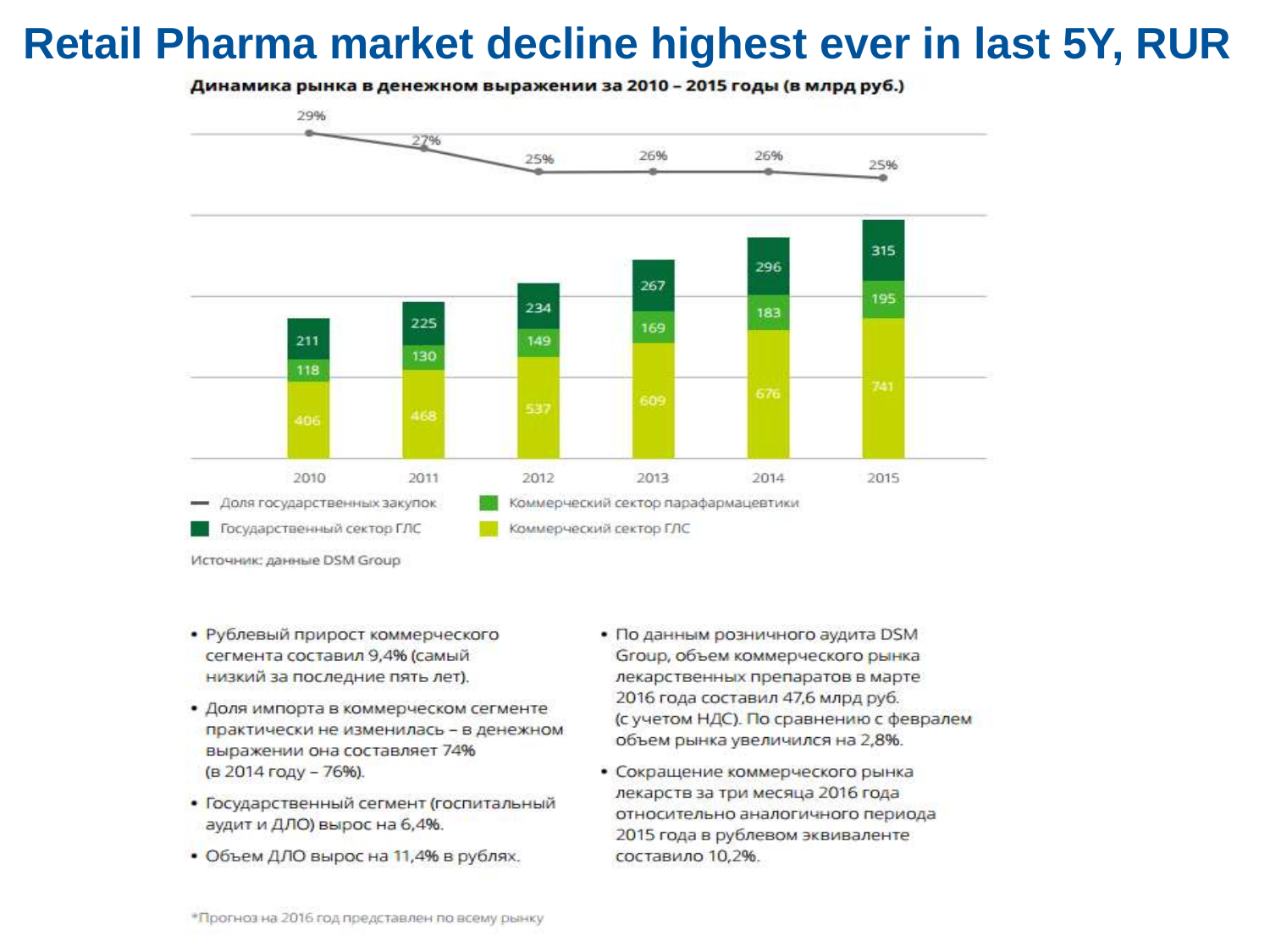### Pharma market grows mainly behind extra RUR pricing pressure on consumers with inflation as main driver of growth, 2015-2016

#### Инфляция за 2010 - 2015 годы (в %)



- Инфляция основная причина роста фармацевтического рынка в денежном выражении в 2016 году.
- В марте 2016 года цены в рублях на лекарства выросли на 0,1%.
- В долларовом выражении индекс цен за март вырос на 6,8%.
- Всего же с января по июнь 2016 года инфляция на лекарства в аптеках страны составила +5,5% в рублевом выражении и +8,6% в долларах США.
- Средняя стоимость упаковки лекарственного препарата в марте 2016 года выросла на 0,7% по сравнению с февралем, составив 147,3 руб.
- По данным Росстата, в среднем за январь-декабрь 2015 года медикаменты подорожали на 22,8%; к декабрю инфляция замедлилась до 19,6%.

Source: DSM. http://www2.deloitte.com/c ontent/dam/Deloitte/ru/Doc uments/life-sciences-healthcare/russian/russianpharmaceutical-2016.pdf

Источник: данные DSM Group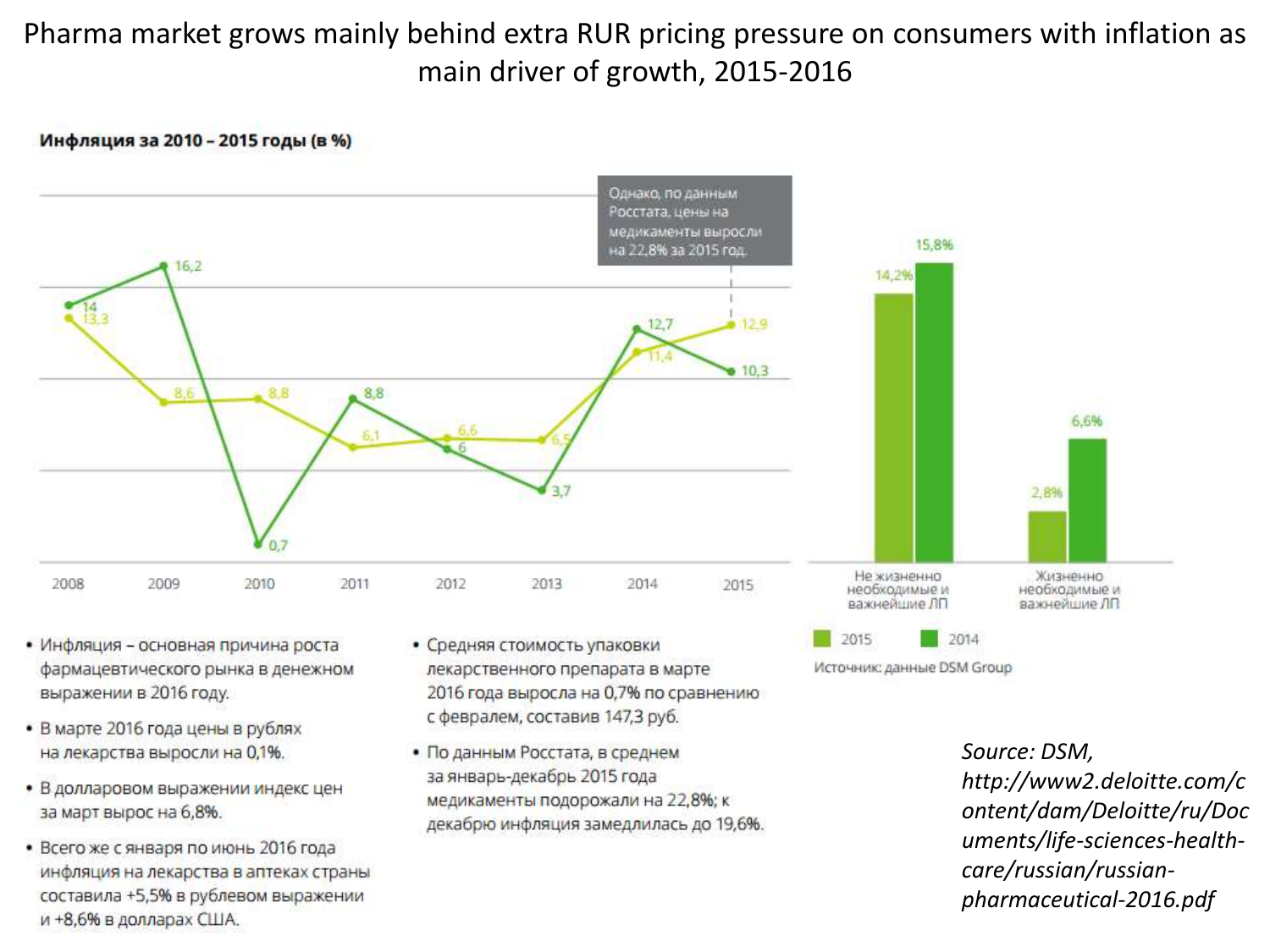



- Объем коммерческого рынка ЛП в ценах закупки аптек (sell-out) уменьшился на 7,6% (YTD Jul 2016) и составил 44,3 млрд.руб.
- Наиболее высокий спрос зафиксирован на препараты со средней ценой упаковки 145,6 руб (YTD июль 2016)
- Лекарства ценой от 500 руб. за упаковку занимают долю 32,6% коммерческого рынка, что лишь на 0,5% меньше, чем в 2015 г.
- Рецептурные препараты занимают 51% коммерческого рынка (в упаковках), 49% представлено безрецептурными лекарствами
- Отечественные препараты составляют 57% рынка в уп. («Фарма 2020» 90%)

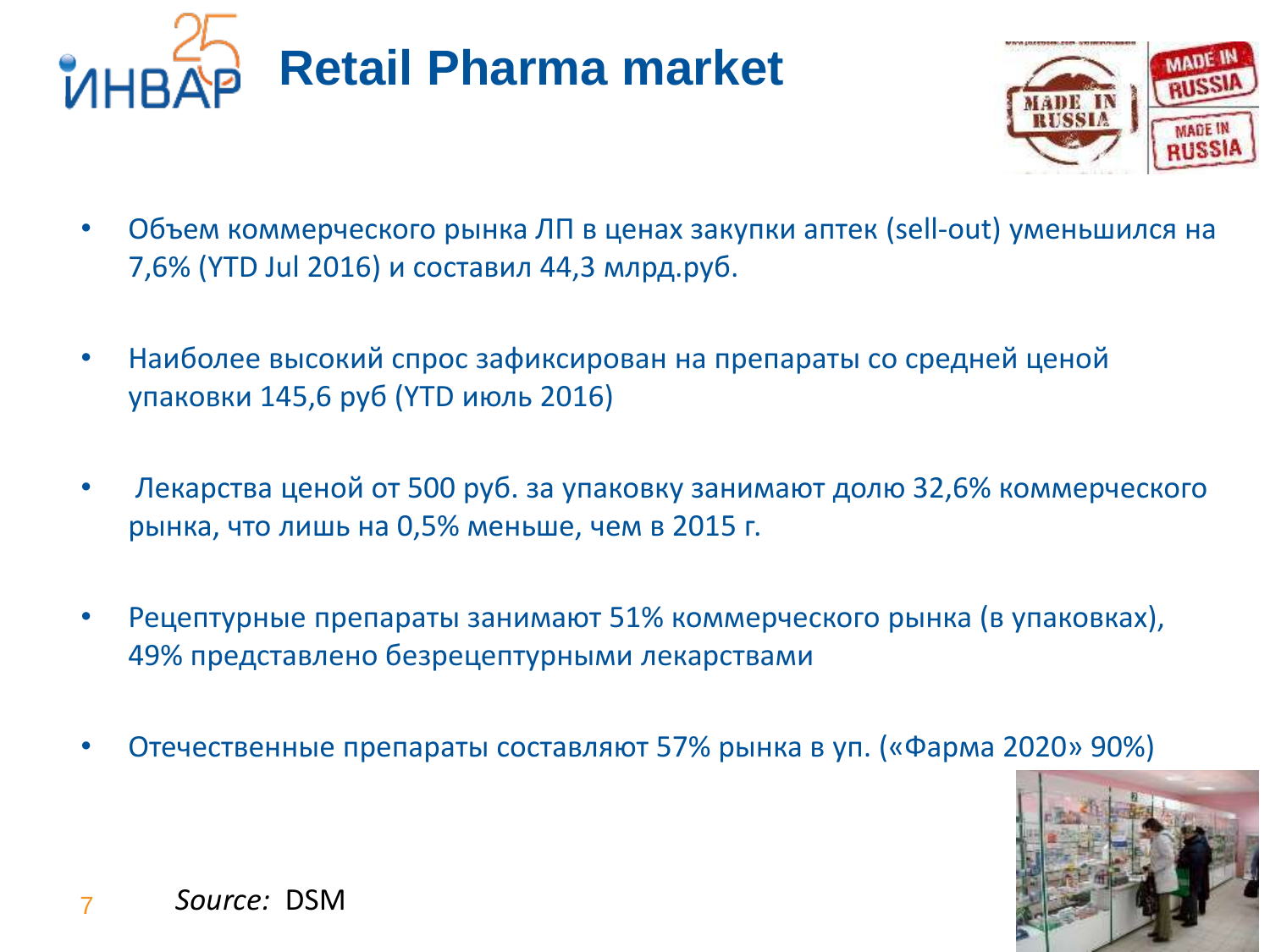## Promotion during crisis – Creating trustful and exclusive relationships B2B and B2C

| <b>Market trends</b>                                                                                                                                       | <b>Business implications</b>                                                                                                                                                                                                         |
|------------------------------------------------------------------------------------------------------------------------------------------------------------|--------------------------------------------------------------------------------------------------------------------------------------------------------------------------------------------------------------------------------------|
| Growing importance of alliances of Distributor + Retail                                                                                                    | Focus on retail activities and trade-marketing DTC<br>Exclusive contracts between distributors and producers                                                                                                                         |
| Consumers are still ready to spend money on food and<br>medicine, but down-tier to cheap domestic brands<br>Share of Top-advertisers tend to decrease      | More room for TV and digital communication from<br>small and local companies (and this is pre-crisis trend)                                                                                                                          |
| Growing efficacy of digital and direct-to-consumer<br>communication which strengthens medical<br>communication (from KOLs, doctors, endorsers)             | Create and reinforce personal relationships with Brand<br>(SMM, several versions of Brand i-media, i-video<br>targeted at each segment)<br>Big data usage, predictive marketing                                                      |
| Medical press, conferences, group events lower<br>influence on doctors vs. F2F due to clutter and higher<br>information pressure on both B2B and consumers | Anticrisis budget optimization through digital<br>communication as alternative to expensive F2F visits<br>Strengthen F2F communication in short-term period<br>where required because costy<br>Message for Doctors "crisp and clear" |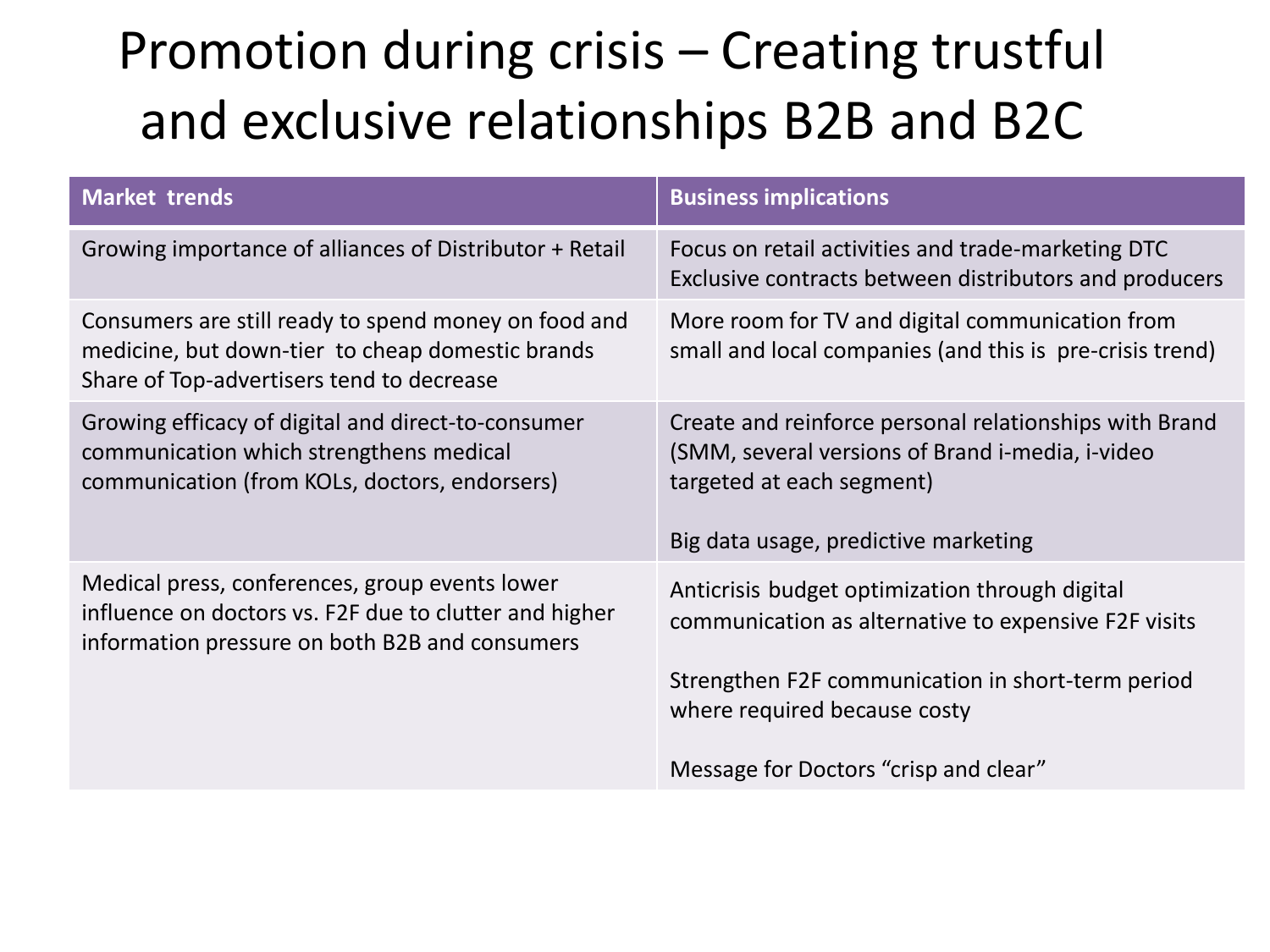# Building competitive advantage through better analysis and prediction

- Разнообразные SMM стратегии (поиск по числу пользователей, скорости роста, по отношению дневной посещаемости к числу пользователей, по отношению количества лайков к количеству пользователей, по отношению числа комментариев к числу пользователей, по отношению записей в обсуждениях к числу пользователей
- Предиктивный маркетинг (предиктивная аналитика, подразумевающая работу с выборками данных в целях определения паттернов, и инструменты, позволяющие быстро внедрять модификации, планировать и запускать кампании, основанные на полученных прогнозах.
- Instagram аналитика, фильтрация
- Парсинг целевой аудитории из соцсетей

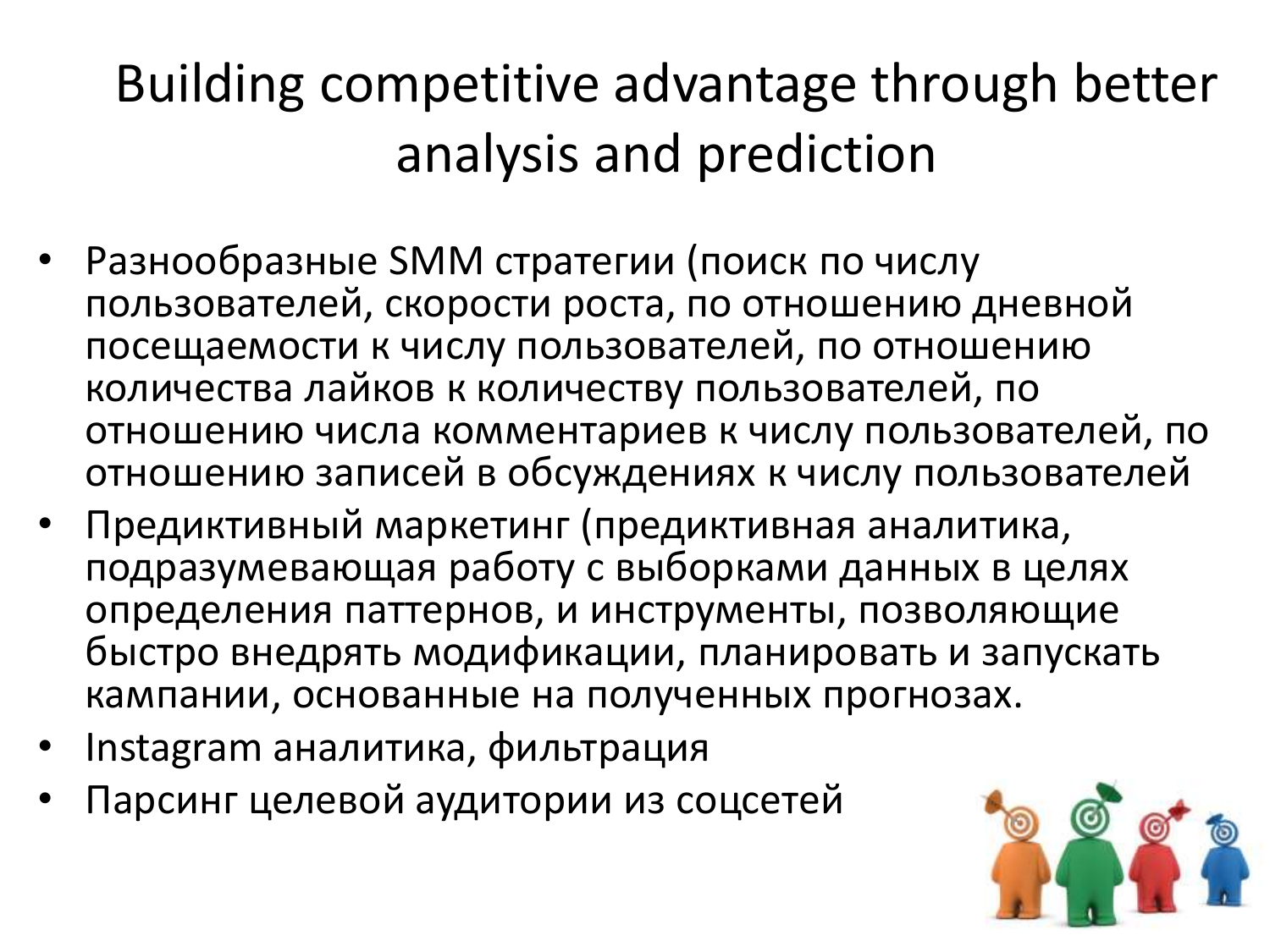## Consumers tend to switch to less expensive products creating extra pressure on margins



while OTC has lost 15% in TU

Source: IMS database, IMS survey (N = 33 pharmacists), IMS analysis